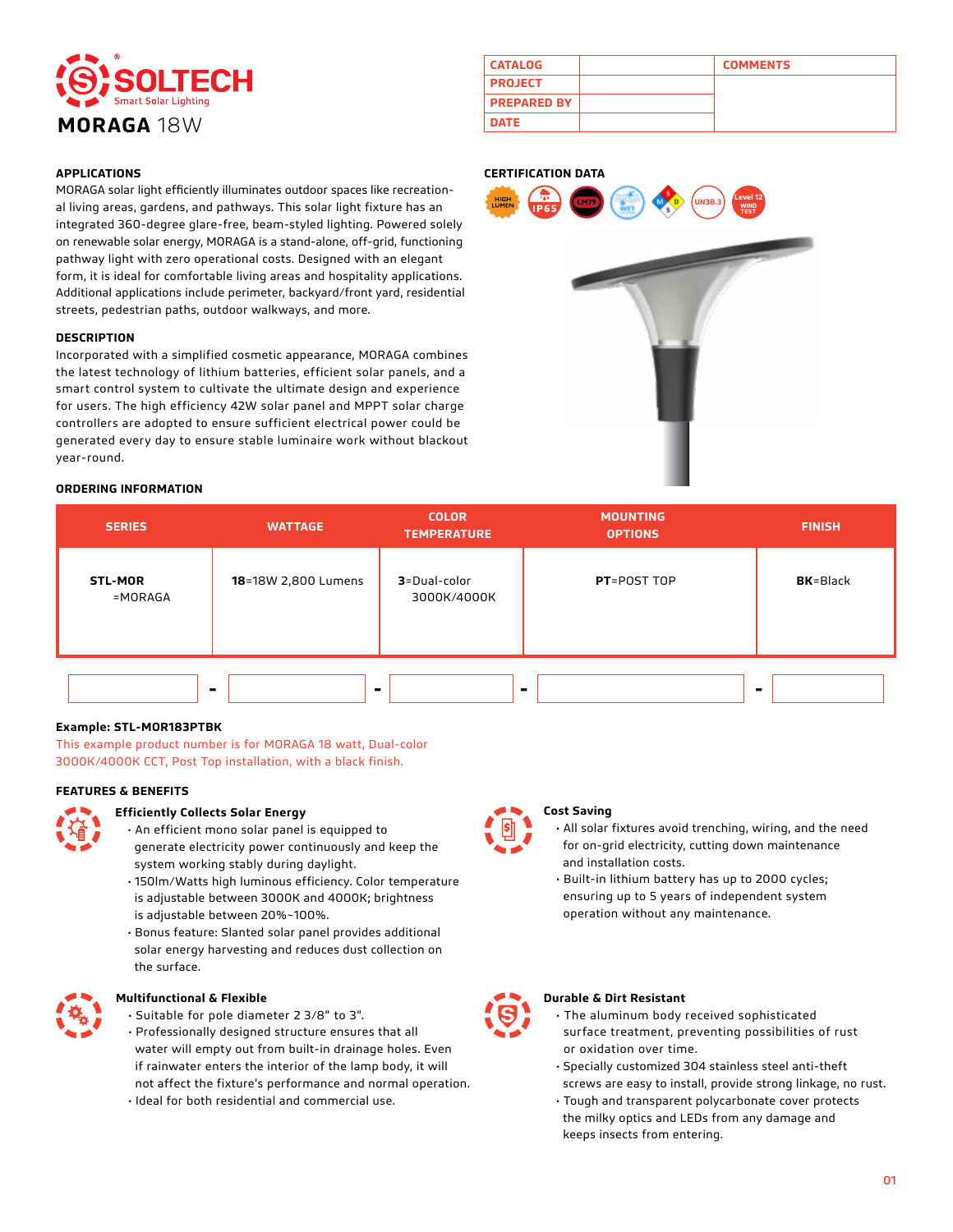



### **MPPT Charger+Sensor**

• Equipped with a sensitive microwave sensor; contains a motion detection mode that is available on the remote control. MPPT charge controllers are adopted to save more energy, ensuring 30% more power generated than PWM controllers' counterparts.

| <b>CATALOG</b>     | <b>COMMENTS</b> |
|--------------------|-----------------|
| <b>PROJECT</b>     |                 |
| <b>PREPARED BY</b> |                 |
| <b>DATE</b>        |                 |



### **User-Friendly**

• Remote control has a longer control distance and 360-degree signal transmission. Wide range of modes on the remote control, including functions for setting the light power, color temperature, and working hours. • Remote control provides programmable lighting duration: options are 6 hours, 8 hours, or 12 hours. Color temperature can be adjusted between warm white and cool white to ensure the perfect lighting atmosphere. All operations can be executed via the provided remote control.

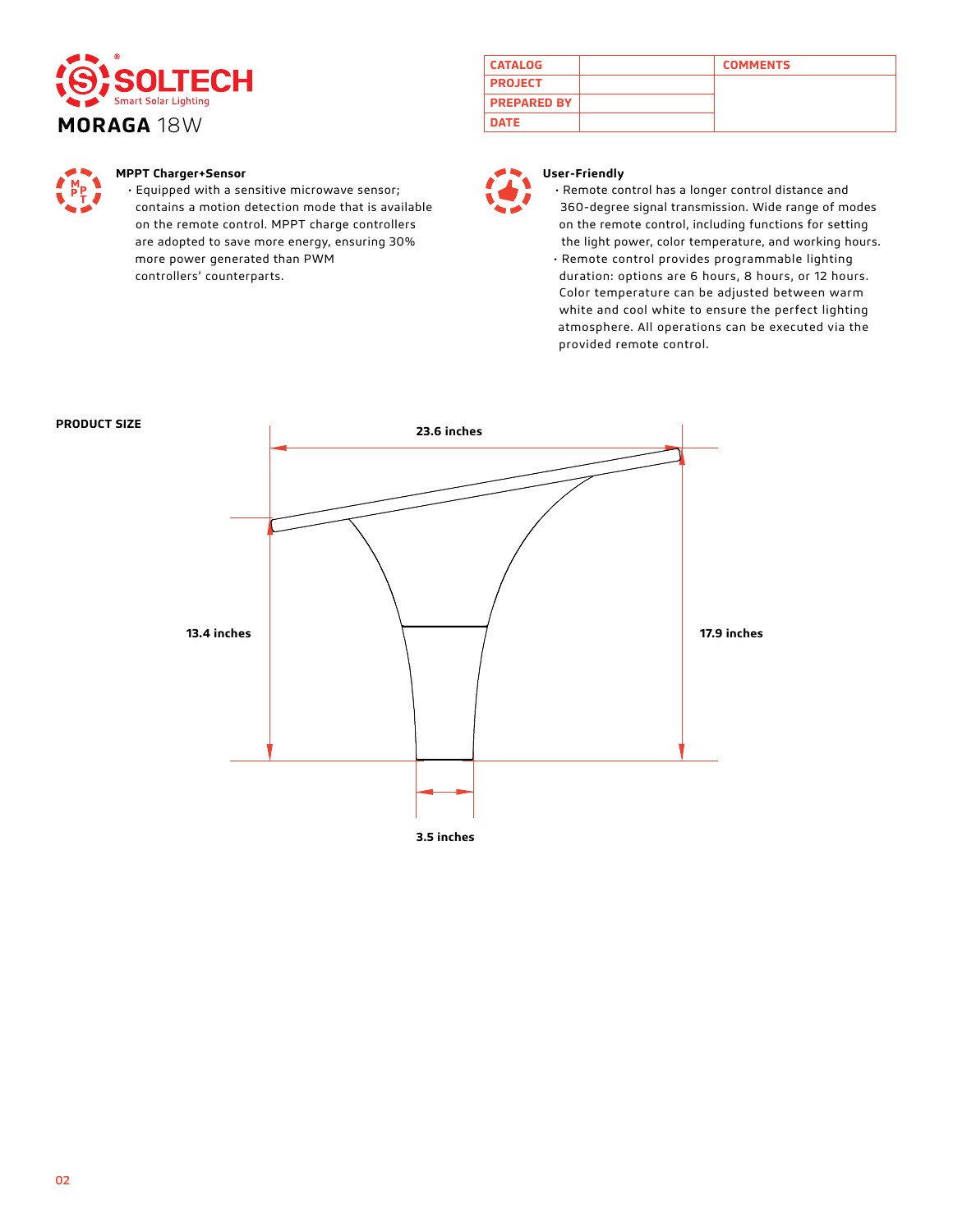

| <b>CATALOG</b>     | <b>COMMENTS</b> |
|--------------------|-----------------|
| <b>PROJECT</b>     |                 |
| <b>PREPARED BY</b> |                 |
| <b>DATE</b>        |                 |

### **SPECIFICATIONS**

| <b>Specifications</b>         | <b>MORAGA</b>                        |  |
|-------------------------------|--------------------------------------|--|
| <b>LED Nominal Power</b>      | <b>18W</b>                           |  |
| <b>Solar Panel</b>            | Mono-Crystalline 18V 42W             |  |
| <b>Lithium Ion Battery</b>    | 154WH 12.8V                          |  |
| <b>CCT</b>                    | Dual Color 3,000K + 4,000K           |  |
| <b>Lumen Output</b>           | 2,800LM                              |  |
| <b>CRI</b>                    | >80                                  |  |
| <b>Product Size</b>           | 23.6 X 23.6 X 17.9 Inches            |  |
| <b>Controller</b>             | <b>MPPT Controller</b>               |  |
| <b>Beam Angle</b>             | 150°                                 |  |
| <b>IP Rating</b>              | <b>IP65</b>                          |  |
| Casting                       | Aluminum Die Casting + Polycarbonate |  |
| * Charging Time               | 7.5hrs@(1000W/m <sup>2</sup> )       |  |
| <b>Run Time (@Full Power)</b> | 12-14 Hours                          |  |
| <b>Operation Mode</b>         | 5 Operating Modes                    |  |
| * Operating Temperature       | -20°C/-4°F to 158°F                  |  |
| * Charging Temperature        | 0°C/32°F to 158°F                    |  |

\* The temperature can impact the battery's charging and normal operation. \* The solar charge time data is base on 77 degree F ambient temperature with the panel pointed directly at the solar radiation. The standard radiation value is 1000W/m2.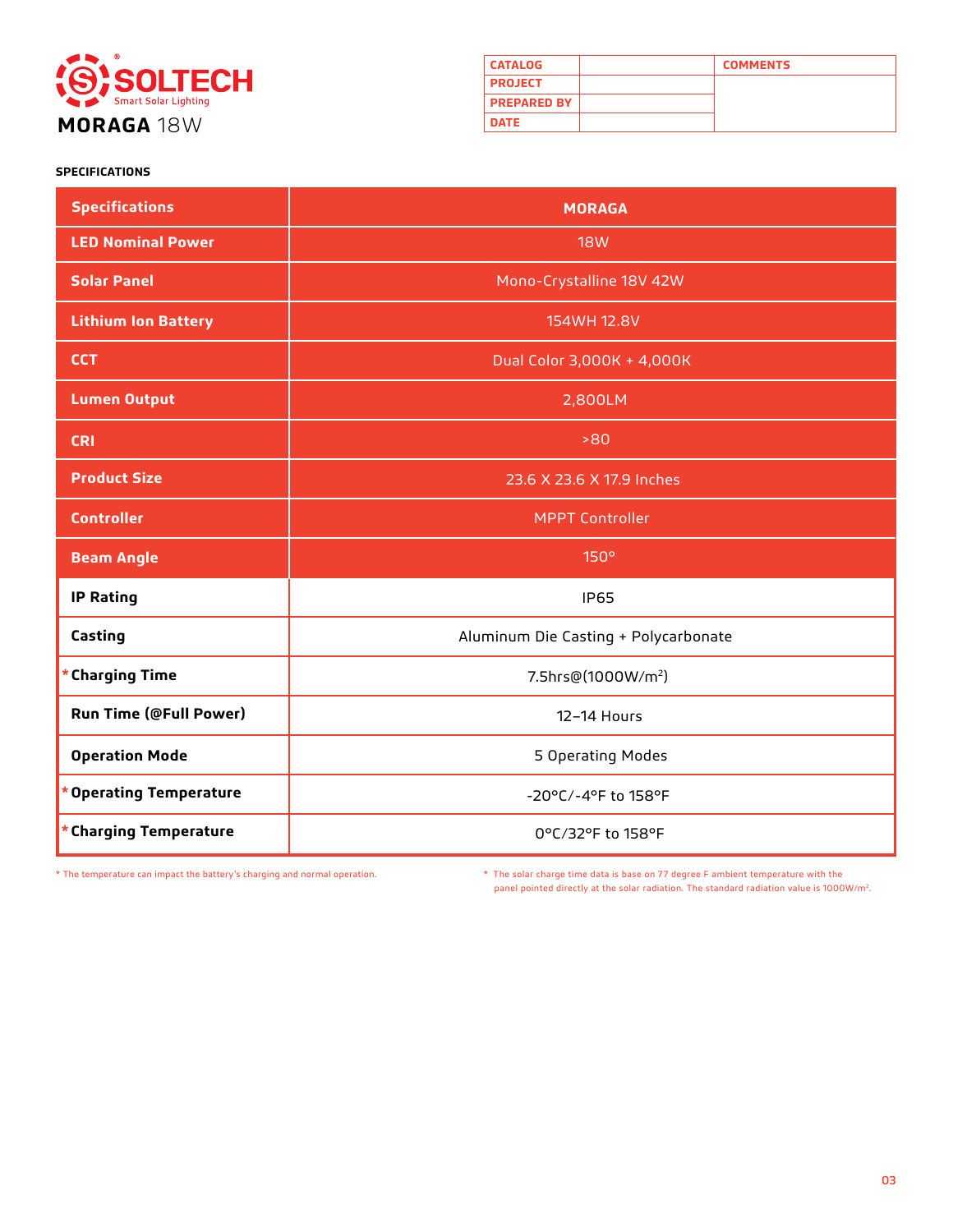

| <b>CATALOG</b>     | <b>COMMENTS</b> |
|--------------------|-----------------|
| <b>PROJECT</b>     |                 |
| <b>PREPARED BY</b> |                 |
| <b>DATE</b>        |                 |

**Round Smooth Decorative Aluminum Pole**—10Ft

| STL-RSA3001110-BK-3-GA11 |                                     |                                      |                                      |                                         |                             |
|--------------------------|-------------------------------------|--------------------------------------|--------------------------------------|-----------------------------------------|-----------------------------|
| <b>CATALOG LOGIC</b>     |                                     | <b>CODE</b>                          | <b>EXPLANATION</b>                   |                                         |                             |
| <b>SERIES:</b>           |                                     | <b>RSA</b>                           |                                      | Round Smooth Decorative Aluminum Pole   |                             |
| <b>BASE DIAMETER:</b>    |                                     | 300                                  |                                      | 3.0" Shaft Diameter                     |                             |
| <b>GAUGE:</b>            |                                     | 11                                   |                                      | 11 Gauge Thickness                      |                             |
| <b>NOMINAL HEIGHT:</b>   |                                     | 10                                   |                                      | 10 Feet Tall                            |                             |
| <b>FINISH:</b>           |                                     | <b>BK</b>                            | <b>Black Finish Colors</b>           |                                         |                             |
|                          | <b>MOUNTING DESIGNATION:</b>        | 3                                    | $3.0"$ X 2 1/2"                      |                                         |                             |
| <b>HEIGHT</b><br>(FT)    | <b>POLE SHAFT</b><br>(IN.)X(FT.)    | <b>GAUGE</b>                         | <b>HANDHOLE SIZE</b><br>(IN.)X(IN.)  | <b>ANCHOR BOLT</b><br>(IN.)X(IN.)X(IN.) | <b>BOLT CIRCLE</b><br>(IN.) |
| 10                       | 3.0 X 10.0                          | 11                                   |                                      | $0.8 \times 1.4$                        | 9.5                         |
| <b>EPA</b>               | <b>80 MPH</b><br>(FT <sup>2</sup> ) | <b>90 MPH</b><br>(FT. <sup>2</sup> ) | <b>100 MPH</b><br>(FT <sup>2</sup> ) | <b>WEIGHT</b>                           | SHIP WT.<br>(LBS.)          |
|                          | 5.3                                 | 4                                    | 3.2                                  |                                         | 38                          |

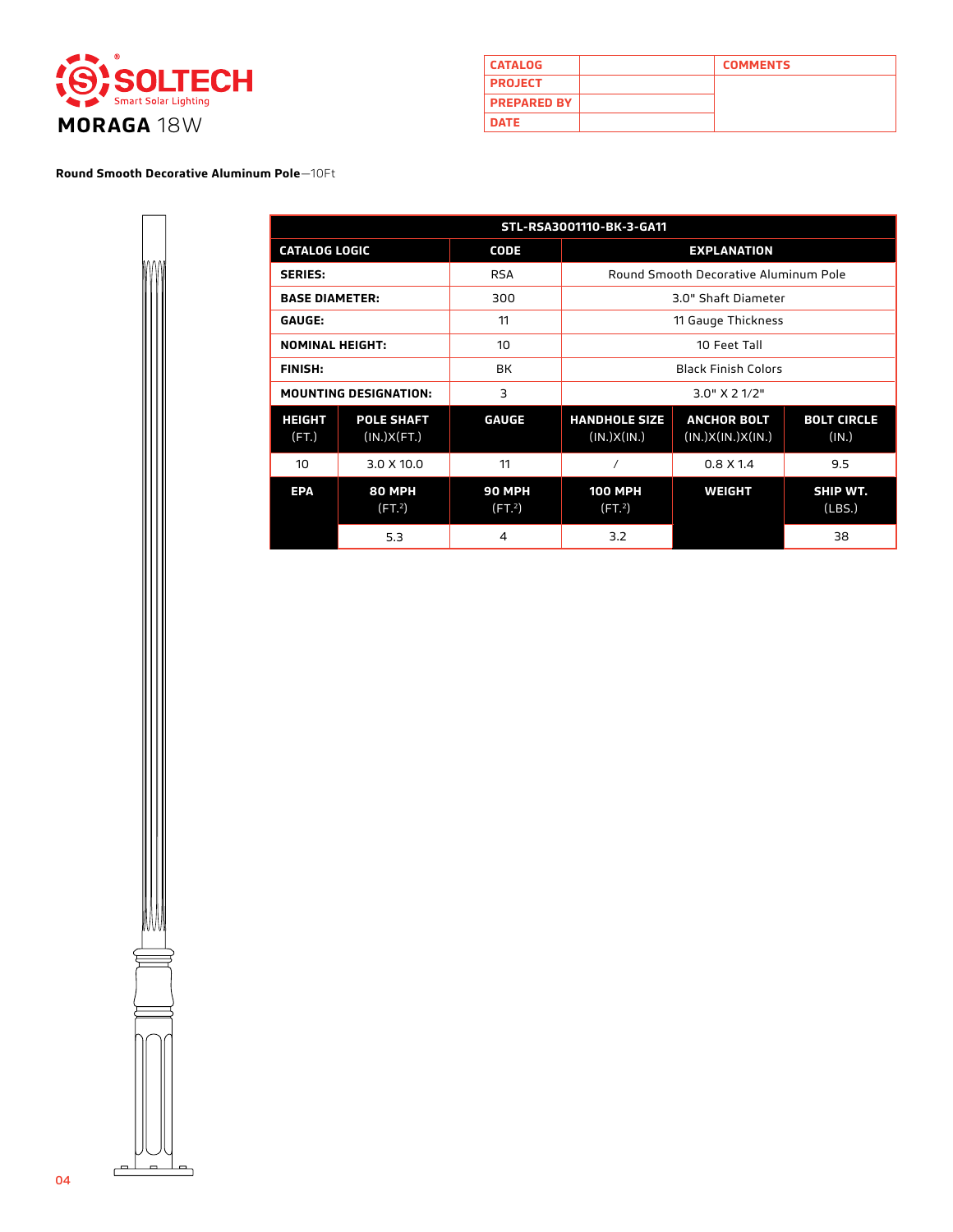

| <b>CATALOG</b>     | <b>COMMENTS</b> |
|--------------------|-----------------|
| <b>PROJECT</b>     |                 |
| <b>PREPARED BY</b> |                 |
| <b>DATE</b>        |                 |

**Light Distribution**

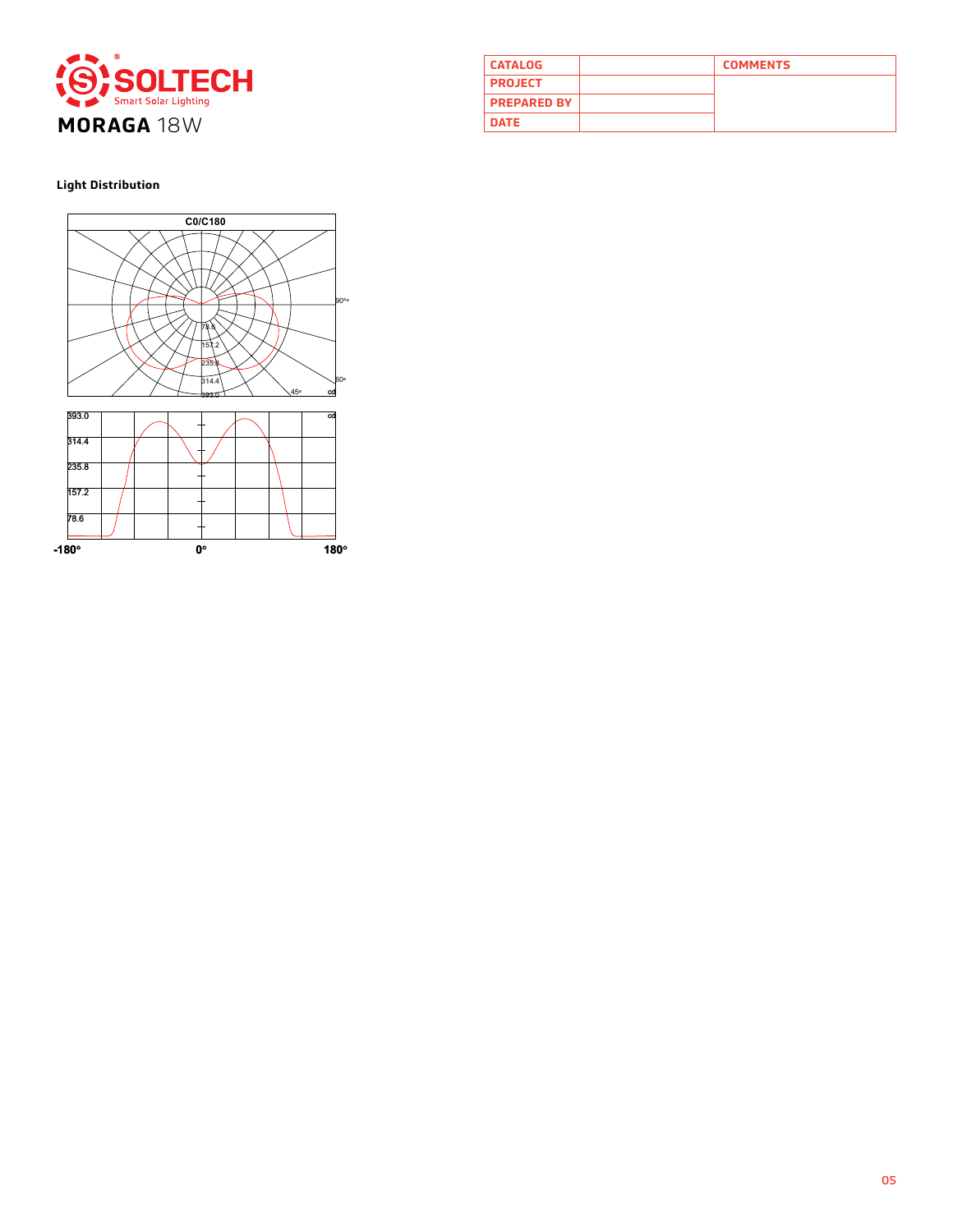

# **INSTALLATION—POLE MOUNT**

| <b>CATALOG</b>     | <b>COMMENTS</b> |
|--------------------|-----------------|
| <b>PROJECT</b>     |                 |
| <b>PREPARED BY</b> |                 |
| <b>DATE</b>        |                 |

Tilt the light head, place the screw on the T shape wrench. Install the 4pcs of M8\*40mm screws screw inside of the light holder, and tighten them.



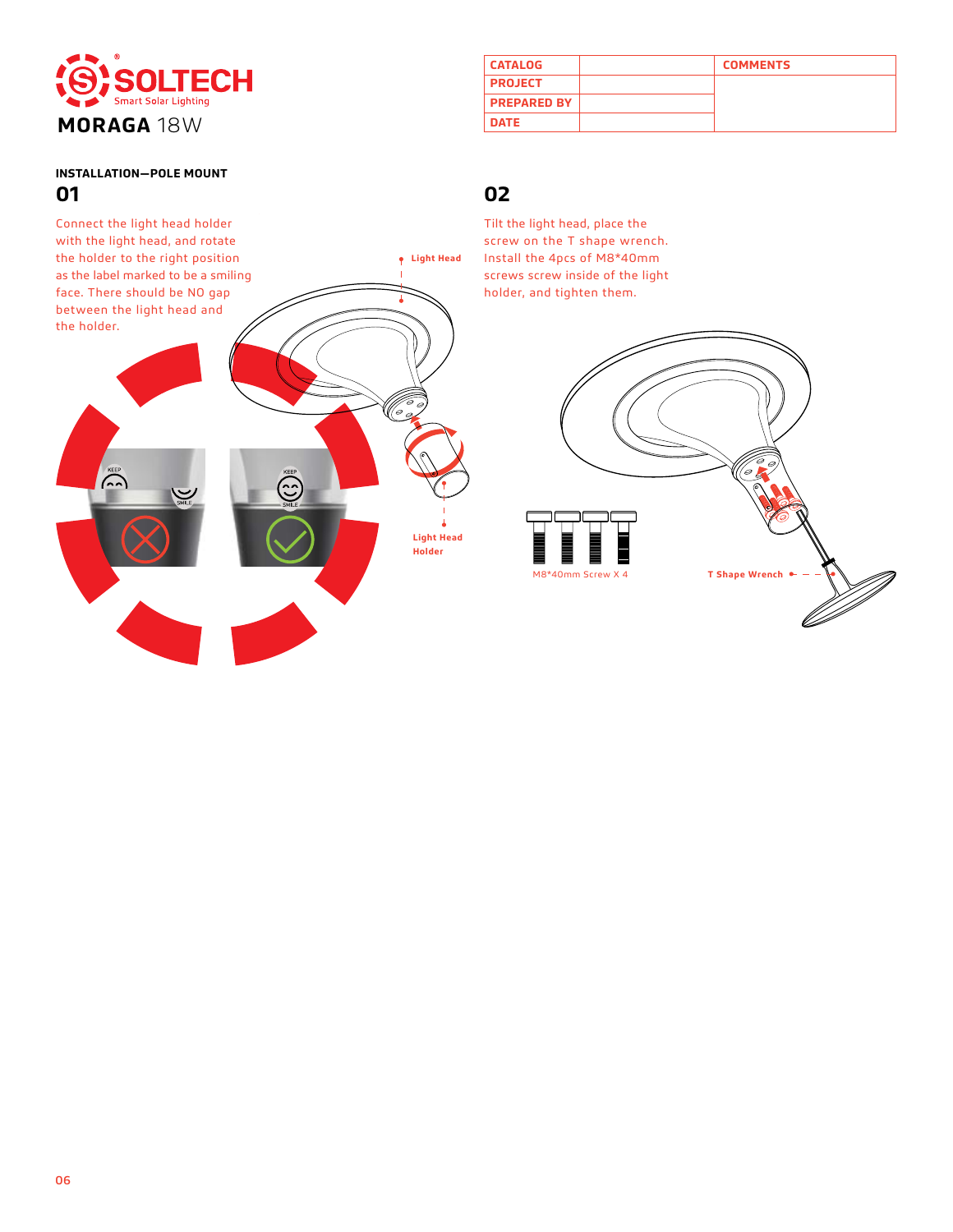

| <b>CATALOG</b>     | <b>COMMENTS</b> |
|--------------------|-----------------|
| <b>PROJECT</b>     |                 |
| <b>PREPARED BY</b> |                 |
| <b>DATE</b>        |                 |
|                    |                 |

## **03 04**

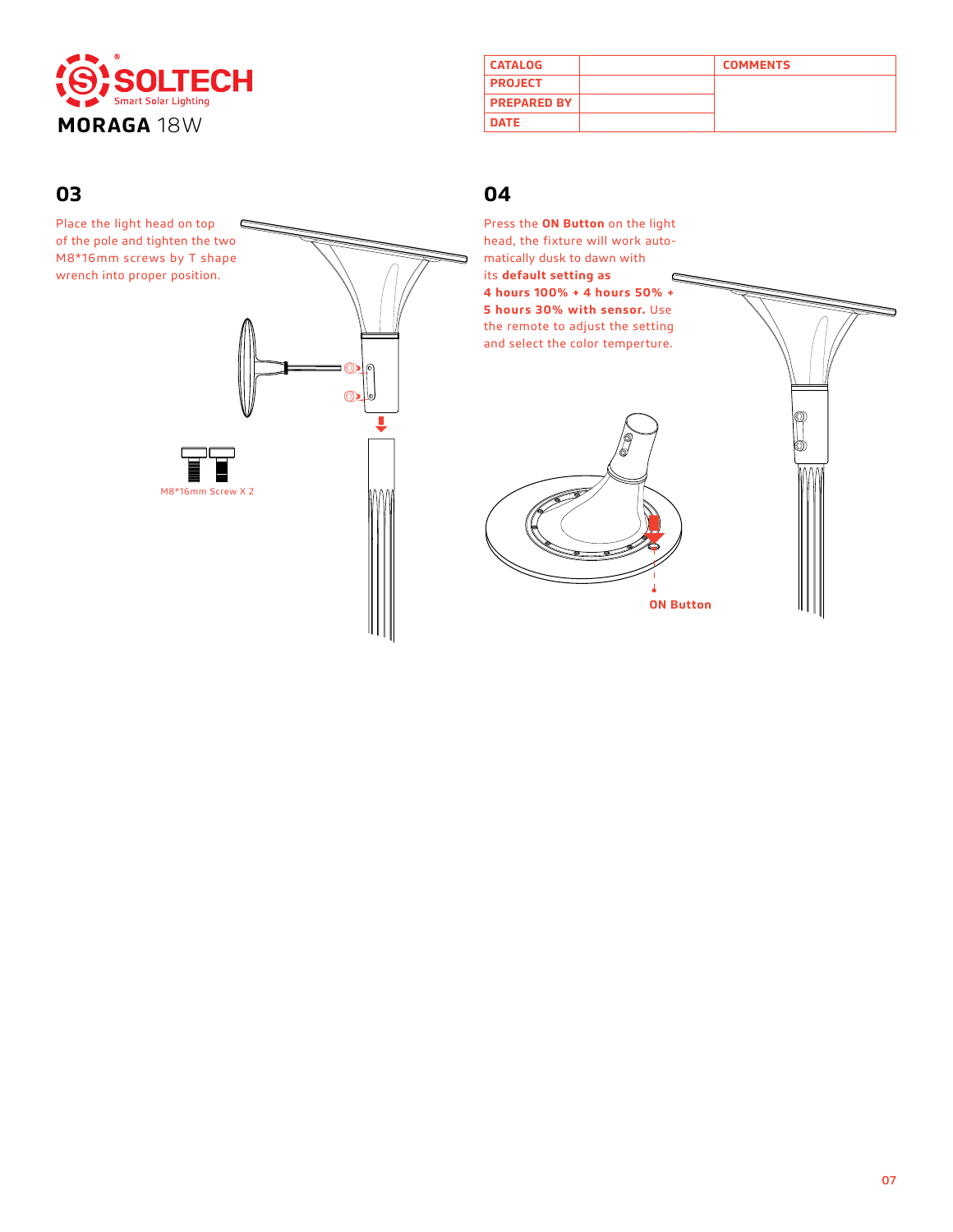

| <b>CATALOG</b>     | <b>COMMENTS</b> |
|--------------------|-----------------|
| <b>PROJECT</b>     |                 |
| <b>PREPARED BY</b> |                 |
| <b>DATE</b>        |                 |

#### **Remote Control Guide**

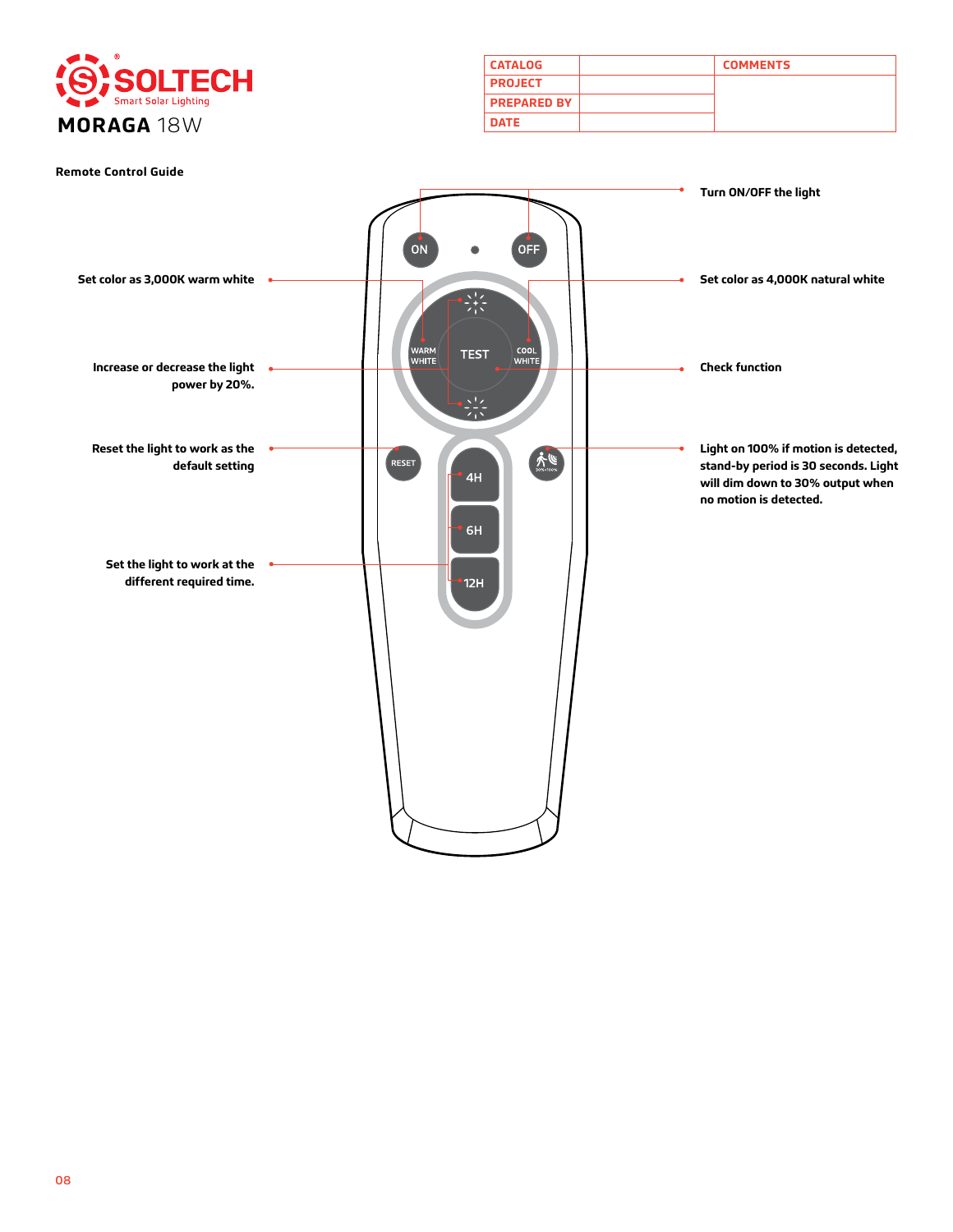

| <b>CATALOG</b>     | <b>COMMENTS</b> |
|--------------------|-----------------|
| <b>PROJECT</b>     |                 |
| <b>PREPARED BY</b> |                 |
| <b>DATE</b>        |                 |

#### **Notice**

- 1. The ON / OFF button of the light should be at ON position before using the remote control.
- 2. The light will flash one time when it receives the signal from the remote control successfully.